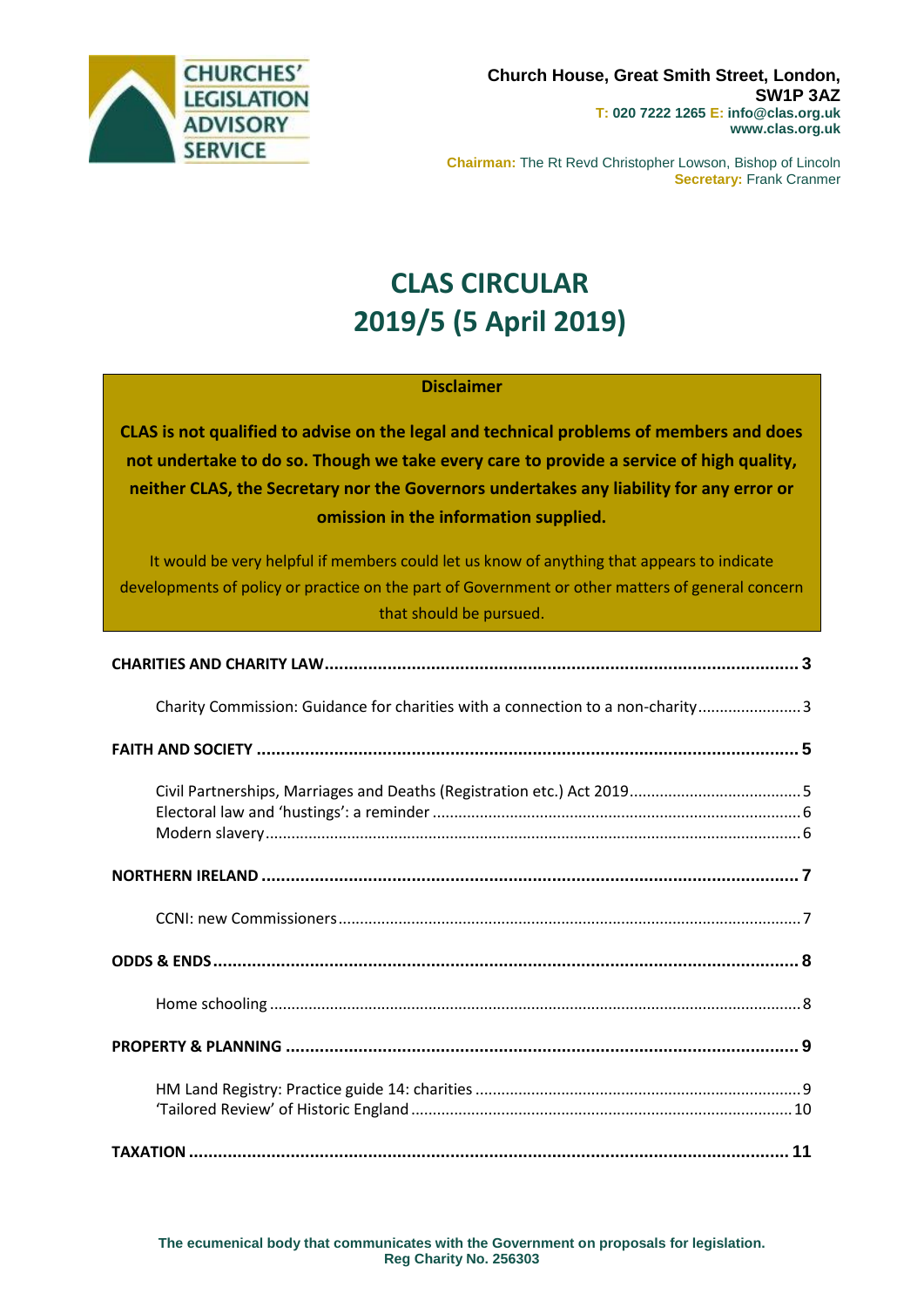Cathedrals, major churches and [VAT..........................................................................................11](#page-10-1)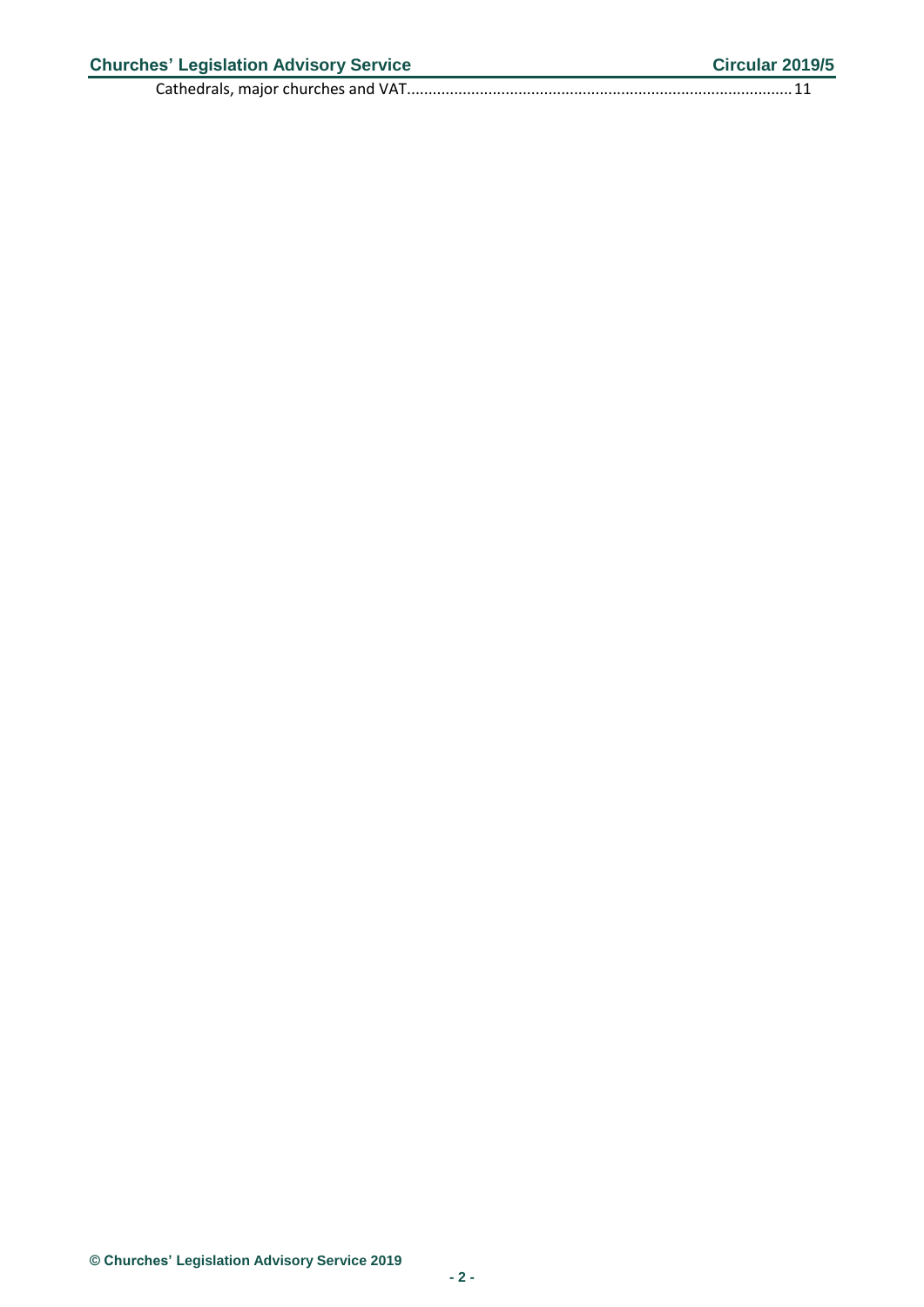# <span id="page-2-0"></span>**CHARITIES AND CHARITY LAW**

#### <span id="page-2-1"></span>**Charity Commission: Guidance for charities with a connection to a non-charity**

**For information**

The Charity Commission has published (very detailed) [guidance](https://www.gov.uk/guidance/guidance-for-charities-with-a-connection-to-a-non-charity?utm_source=61f424aa-e009-4e4e-8fc0-e6832d448897&utm_medium=email&utm_campaign=govuk-notifications&utm_content=immediate) for trustees on how to manage and review their charity's connection to a non-charity. The guidance covers:

- 1. Making a positive difference for your [beneficiaries](https://www.gov.uk/guidance/guidance-for-charities-with-a-connection-to-a-non-charity?utm_source=61f424aa-e009-4e4e-8fc0-e6832d448897&utm_medium=email&utm_campaign=govuk-notifications&utm_content=immediate#making-a-positive-difference-for-your-beneficiaries)
- 2. Showing that you have applied this [guidance](https://www.gov.uk/guidance/guidance-for-charities-with-a-connection-to-a-non-charity?utm_source=61f424aa-e009-4e4e-8fc0-e6832d448897&utm_medium=email&utm_campaign=govuk-notifications&utm_content=immediate#showing-that-you-have-applied-this-guidance)
- 3. Who this [guidance](https://www.gov.uk/guidance/guidance-for-charities-with-a-connection-to-a-non-charity?utm_source=61f424aa-e009-4e4e-8fc0-e6832d448897&utm_medium=email&utm_campaign=govuk-notifications&utm_content=immediate#who-this-guidance-is-for) is for
- 4. [Recognise](https://www.gov.uk/guidance/guidance-for-charities-with-a-connection-to-a-non-charity?utm_source=61f424aa-e009-4e4e-8fc0-e6832d448897&utm_medium=email&utm_campaign=govuk-notifications&utm_content=immediate#recognise-the-risks) the risks
- 5. Do not further [non-charitable](https://www.gov.uk/guidance/guidance-for-charities-with-a-connection-to-a-non-charity?utm_source=61f424aa-e009-4e4e-8fc0-e6832d448897&utm_medium=email&utm_campaign=govuk-notifications&utm_content=immediate#do-not-further-non-charitable-purposes) purposes
- 6. Operate [independently](https://www.gov.uk/guidance/guidance-for-charities-with-a-connection-to-a-non-charity?utm_source=61f424aa-e009-4e4e-8fc0-e6832d448897&utm_medium=email&utm_campaign=govuk-notifications&utm_content=immediate#operate-independently)
- 7. Avoid [unauthorised](https://www.gov.uk/guidance/guidance-for-charities-with-a-connection-to-a-non-charity?utm_source=61f424aa-e009-4e4e-8fc0-e6832d448897&utm_medium=email&utm_campaign=govuk-notifications&utm_content=immediate#avoid-unauthorised-personal-benefit-and-address-conflicts-of-interest) personal benefit and address conflicts of interest
- 8. [Maintain](https://www.gov.uk/guidance/guidance-for-charities-with-a-connection-to-a-non-charity?utm_source=61f424aa-e009-4e4e-8fc0-e6832d448897&utm_medium=email&utm_campaign=govuk-notifications&utm_content=immediate#maintain-your-charitys-separate-identity) your charity's separate identity
- 9. [Protect](https://www.gov.uk/guidance/guidance-for-charities-with-a-connection-to-a-non-charity?utm_source=61f424aa-e009-4e4e-8fc0-e6832d448897&utm_medium=email&utm_campaign=govuk-notifications&utm_content=immediate#protect-your-charity) your charity
- 10. If things go [wrong](https://www.gov.uk/guidance/guidance-for-charities-with-a-connection-to-a-non-charity?utm_source=61f424aa-e009-4e4e-8fc0-e6832d448897&utm_medium=email&utm_campaign=govuk-notifications&utm_content=immediate#if-things-go-wrong)
- 11. Applying to register a charity with a connection to a [non-charity](https://www.gov.uk/guidance/guidance-for-charities-with-a-connection-to-a-non-charity?utm_source=61f424aa-e009-4e4e-8fc0-e6832d448897&utm_medium=email&utm_campaign=govuk-notifications&utm_content=immediate#applying-to-register-a-charity-with-a-connection-to-a-non-charity)
- 12. Use the [checklists](https://www.gov.uk/guidance/guidance-for-charities-with-a-connection-to-a-non-charity?utm_source=61f424aa-e009-4e4e-8fc0-e6832d448897&utm_medium=email&utm_campaign=govuk-notifications&utm_content=immediate#check-lists)
- 13. Download [infographic.](https://www.gov.uk/guidance/guidance-for-charities-with-a-connection-to-a-non-charity?utm_source=61f424aa-e009-4e4e-8fc0-e6832d448897&utm_medium=email&utm_campaign=govuk-notifications&utm_content=immediate#download-infographic)

The guidance notes that charitable status allows certain freedoms and benefits, including tax reliefs, but also places important limits on what a charity may do. *Trustees must be able to show that* everything the charity does helps to achieve the purposes for which it is set up, for the public benefit.

A charity can set up or keep a close connection with a non-charitable organisation, but its purpose must be to help the charity to make a positive difference for its beneficiaries. The connection can provide:

- a main source of funding for the charity;
- other valuable resources which help to save money;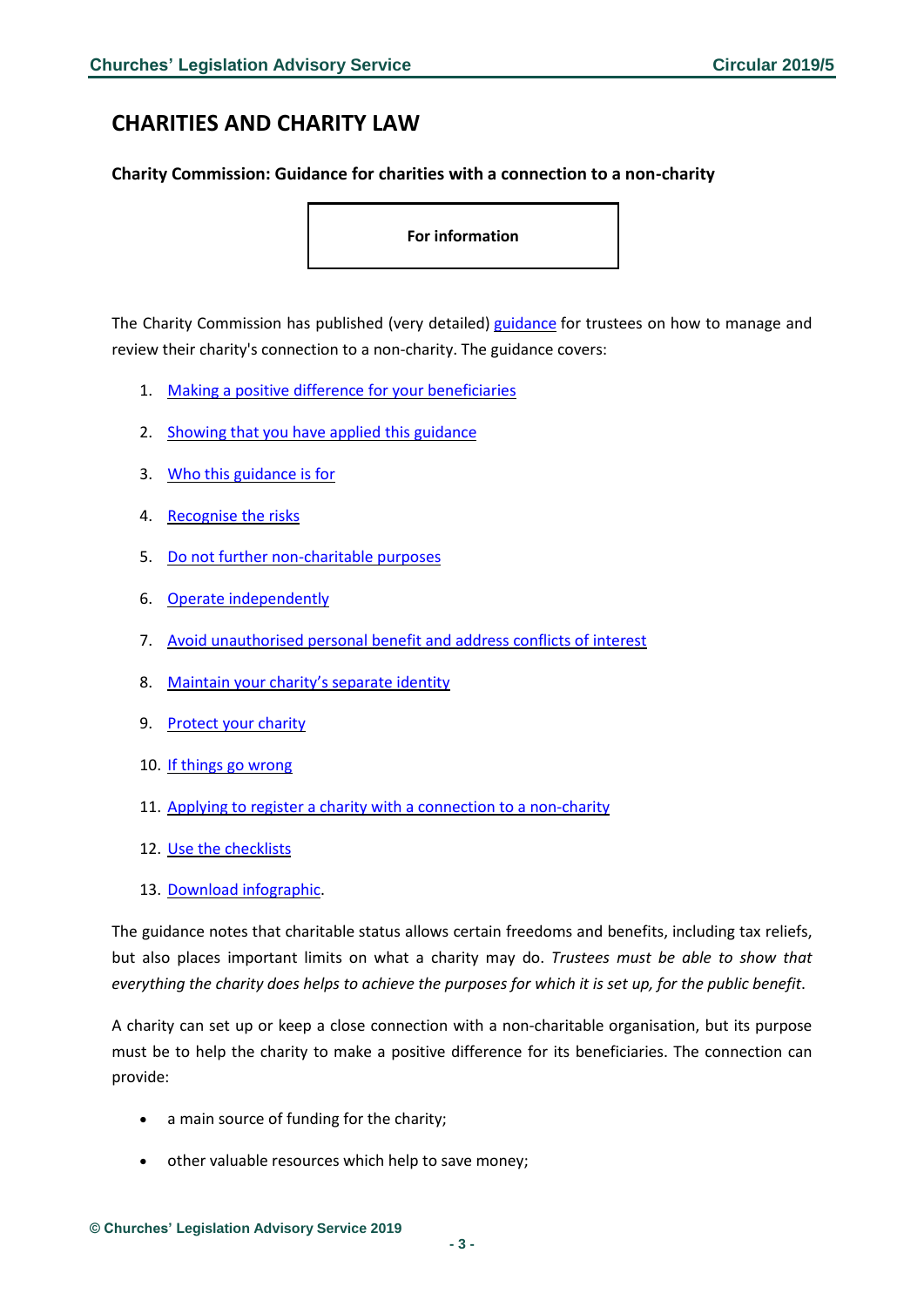- opportunities to strengthen the quality, reach and impact of the charity's work;
- a way of managing risk;
- an effective trading structure to raise funds for the charity; and/or
- a direct way of furthering the charity's purposes if it is, for example, a 'friends of' charity.

However, *a connection to a non-charitable organisation can also present risks and challenges* – sometimes significant ones. The guidance is to help trustees to manage their charity's connection with a non-charity in line with their charity's best interests and their legal duties as trustees.

[Source: Charity Commission – 29 March]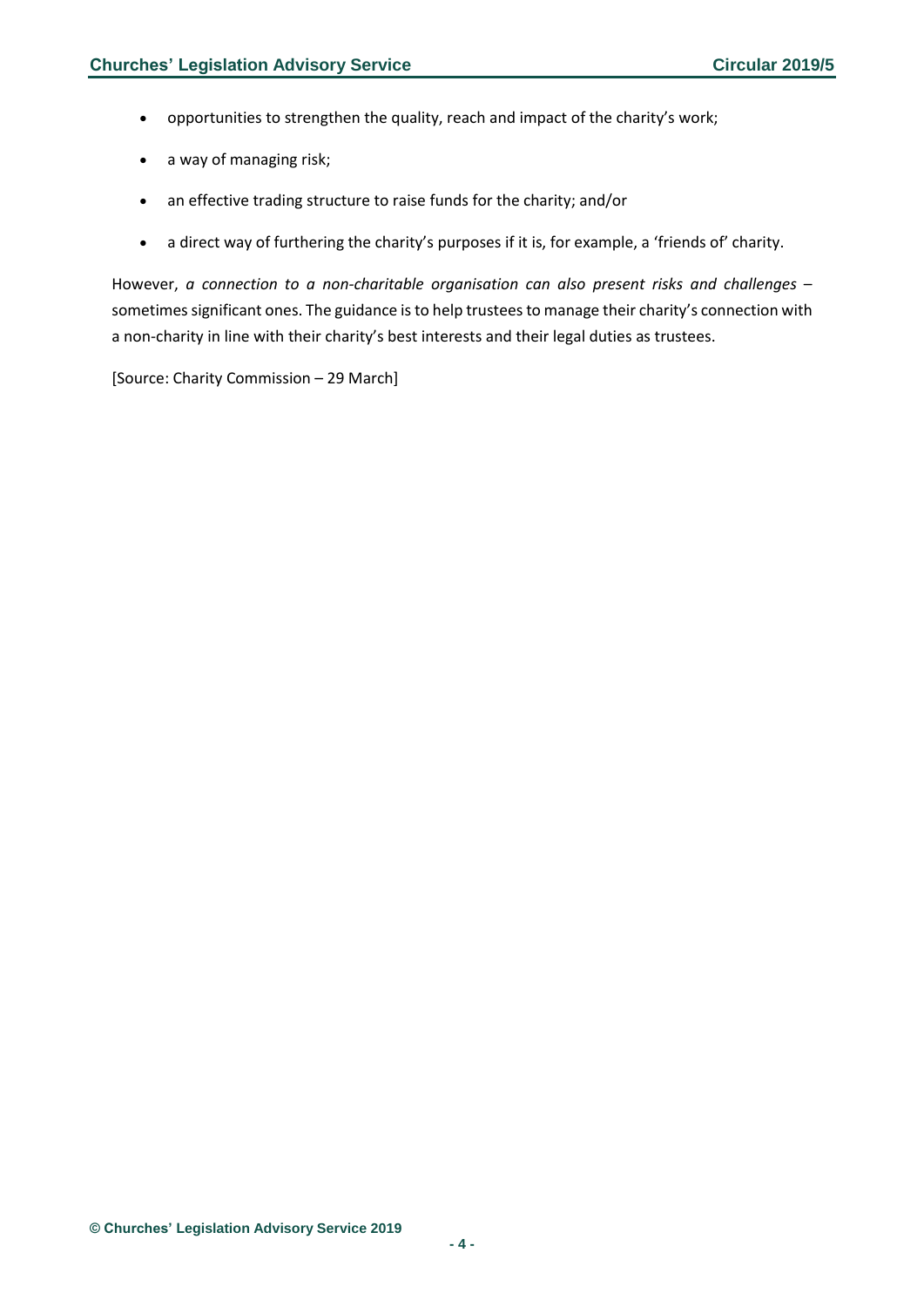# <span id="page-4-0"></span>**FAITH AND SOCIETY**

### <span id="page-4-1"></span>**Civil Partnerships, Marriages and Deaths (Registration etc.) Act 2019**

**For information and possibly for action**

Tim Loughton's private Member's bill has been given Royal Assent as the Civil Partnerships, Marriages [and Deaths \(Registration etc.\) Act 2019.](https://www.legislation.gov.uk/ukpga/2019/12/contents/enacted) Under the Act:

- the Government may amend the Marriage Act 1949 to provide for a central electronic register of marriages;
- the Government must make regulations to provide for opposite sex civil partnerships in England and Wales, which must be in force no later than 31 December 2019;
- the Government must 'make arrangements' for a report on whether, and if so how, the law ought to be changed to require or permit the registration of pregnancy losses which cannot be registered as still-births under the Births and Deaths Registration Act 1953; and
- the Government must 'make arrangements' for a report on whether, and if so how, the law ought to be changed to enable or require coroners to investigate still-births.

The intention is that, in future, mothers' names should be included on marriage certificates. The Government is already consulting on whether or not coroners should be required to investigate stillbirths.

**The Church of England is already in touch with the General Register Office about the mechanics of the new registration system and the electronic register. Member denominations that act as marriage registrars should contact the GRO sooner rather than later.** 

[Source: www.legislation.uk – 27 March]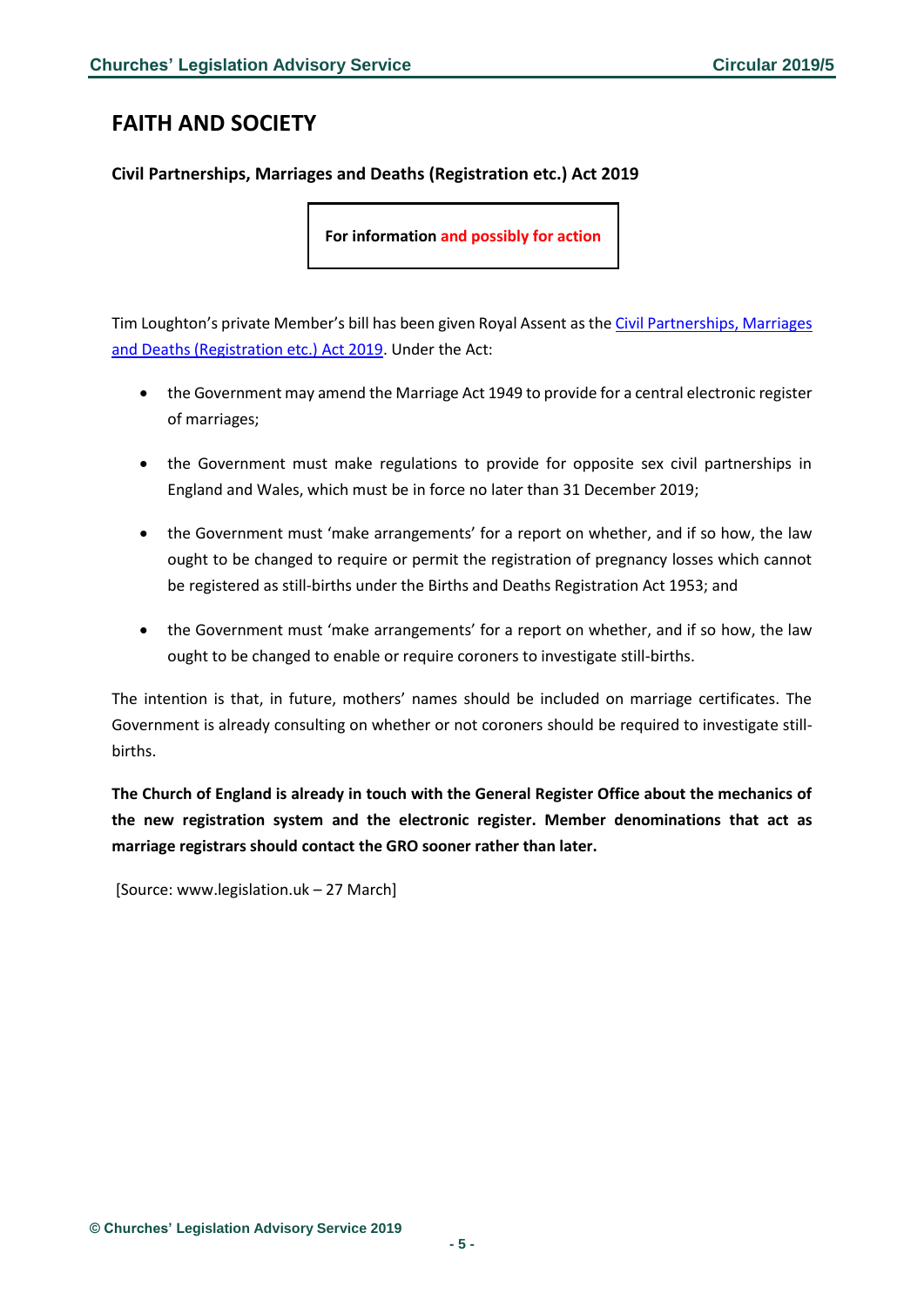<span id="page-5-0"></span>**Electoral law and 'hustings': a reminder**



As noted in our last Circular, the Commons Public Administration and Constitutional Affairs Select Committee is conducting an inquiry into electoral law, and the committee staff confirmed that the issue of local hustings and Part 2 of the Transparency of Lobbying, Non-party Campaigning and Trade Union Administration Act 2014 would be within the scope of the inquiry.

We intend to make a short submission on the point. **The closing date for submissions to the Committee is 20 May. It would be helpful to have any responses by the end of April**. We would be grateful for evidence from members on any difficulties that Part 2 might have caused them at previous general elections.

[Source: CLAS – 14 March]

<span id="page-5-1"></span>**Modern slavery**

**For information**

The team appointed by the Government to review the Modern Slavery Act has published two further reports – one about [Independent](https://www.gov.uk/government/publications/modern-slavery-act-2015-review-third-interim-report) Child Trafficking Advocates and the other on the legal [application](https://www.gov.uk/government/publications/modern-slavery-act-review-2015-fourth-interim-report) of the [Act.](https://www.gov.uk/government/publications/modern-slavery-act-review-2015-fourth-interim-report)

The Government has issued a tender seeking an organisation to support it to undertake an audit of compliance with section 54 of the Modern Slavery Act 2015. The placing of this tender comes after the Government wrote to the chief executives of over 17,000 UK companies in October 2018 about their duty of compliance with the s.54 requirement, warning them that a list of non-compliant companies would be published following an audit of modern slavery statements.

[Source: Home Office – 21 March]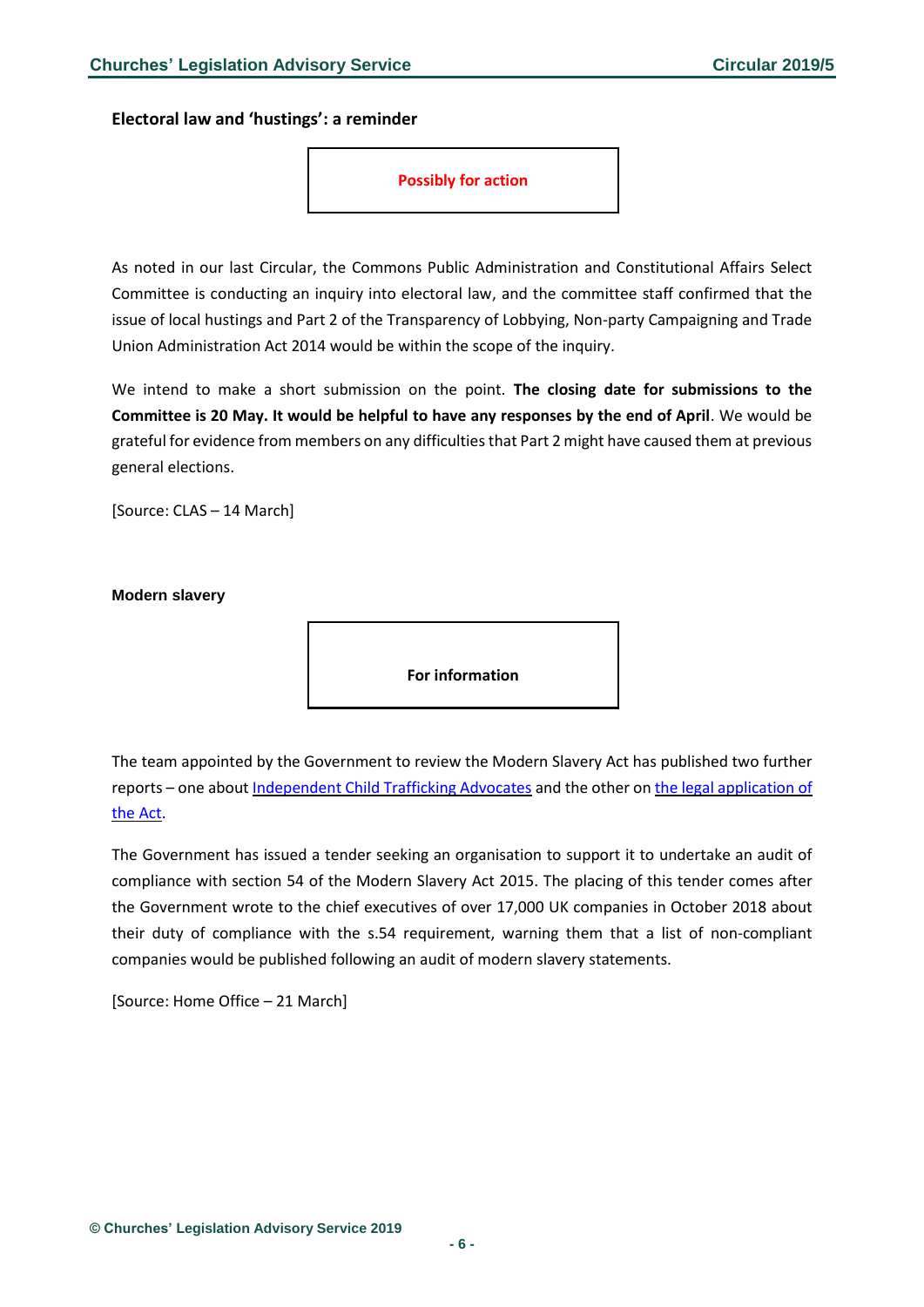## <span id="page-6-0"></span>**NORTHERN IRELAND**

#### <span id="page-6-1"></span>**CCNI: new Commissioners**

**For information**

Following an open competition, the Department for Communities has appointed Gerard McCurdy as the Deputy Chief Commissioner of the Charity Commission for Northern Ireland and Kieran Donaghy as a Commissioner. Their appointments run from 1 March 2019 until 29 February 2024.

Their biographies can be found [here.](https://www.charitycommissionni.org.uk/news/new-commissioners/)

[Source: CCNI – 1 March]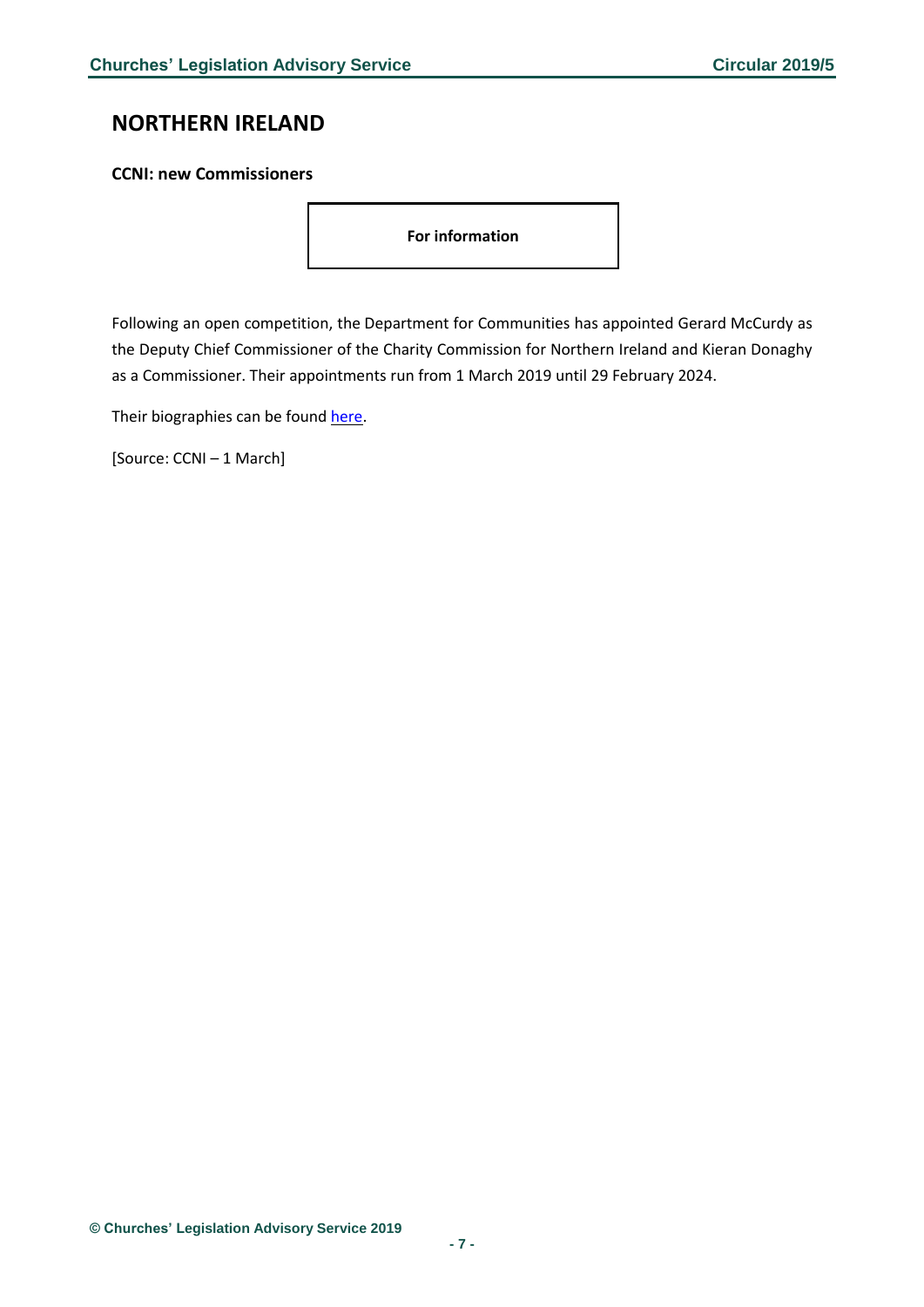## <span id="page-7-0"></span>**ODDS & ENDS**

<span id="page-7-1"></span>**Home schooling**

**For information**

This time last year, the Department for Education issued a call for evidence on elective home [education](https://consult.education.gov.uk/school-frameworks/home-education-call-for-evidence-and-revised-dfe-a/supporting_documents/Elective%20home%20educationcall%20for%20evidence%20%20consultation.pdf) in England. The consultation document addressed two main areas: the possible registration of children who are educated at home, and monitoring of the educational provision by local authorities in relation to elective home education. The DfE estimates that about 60,000 children are being home-schooled in England.

The possibility of compulsory registration was particularly controversial; however, the Government appears to have concluded that a register *should* be introduced. In a new consultation, *[Children not in](https://consult.education.gov.uk/school-frameworks/children-not-in-school/supporting_documents/EHE2019consultationpaperv9.5.pdf)  [school: proposed legislation](https://consult.education.gov.uk/school-frameworks/children-not-in-school/supporting_documents/EHE2019consultationpaperv9.5.pdf)*, it [seeks views](https://consult.education.gov.uk/school-frameworks/children-not-in-school/) online on its proposals to require local authorities to maintain registers of children who do not attend mainstream schools and to place associated duties on parents and on the proprietors of certain educational settings. It also consults on proposed legislation to establish a duty on local authorities to give support to parents who choose to educate children at home. Under its proposals, it would be the parents' responsibility to register their children if they were not attending a state school or registered private school.

The consultation paper explains that

"The inclusion of a child on the register would not form in any way some kind of licence to educate a child outside the school system; that right already exists under s.7 of the Education Act 1996, and it would be left intact under the proposed registration regime. The register would mainly function as a list of children about whose education the authority must satisfy itself as to suitability in terms of s.7, or consider a school attendance order. The register would not change LAs' powers regarding assuring themselves of suitability of education or its safeguarding duties. These powers remain unchanged. The register would serve only to assist LAs in the discharging of these responsibilities" [2.5].

**CLAS does not intend to make a submission to the consultation** but there may be individual members who have views on the issue, whether in support or in opposition.

[Source: DfE – 2 April]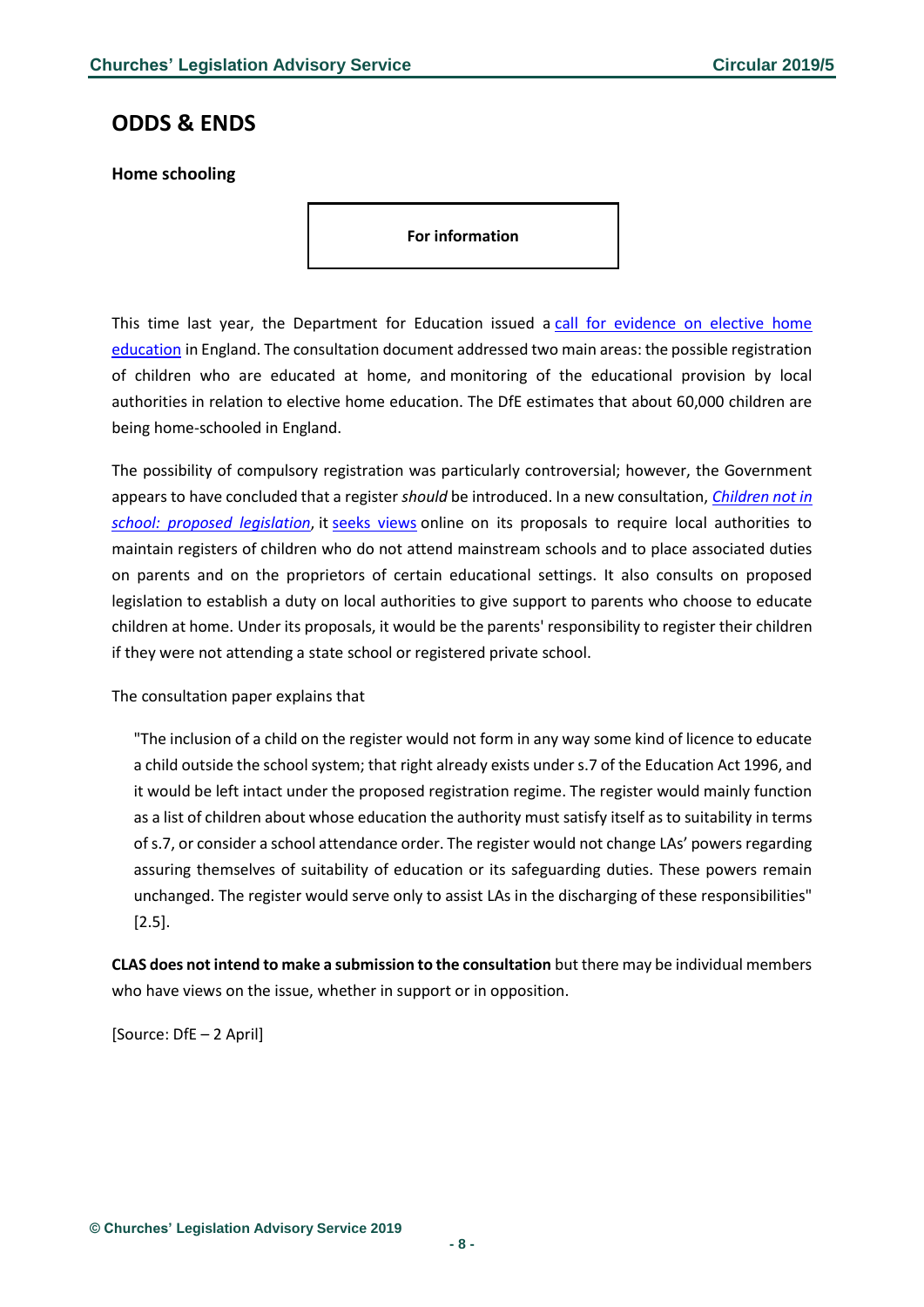## <span id="page-8-0"></span>**PROPERTY & PLANNING**

<span id="page-8-1"></span>**HM Land Registry: Practice guide 14: charities**

**For information**

HM Land Registry has issued an updated version of its *Practice guide 14: [charities](https://www.gov.uk/government/publications/charities-advice-for-applications-to-be-sent-to-land-registry/practice-guide-14-charities)*: the update was published on 18 March. The contents are as follows:

- 1. [Introduction.](https://www.gov.uk/government/publications/charities-advice-for-applications-to-be-sent-to-land-registry/practice-guide-14-charities#introduction)
- 2. Making [applications.](https://www.gov.uk/government/publications/charities-advice-for-applications-to-be-sent-to-land-registry/practice-guide-14-charities#making-applications)
- 3. [Dispositions](https://www.gov.uk/government/publications/charities-advice-for-applications-to-be-sent-to-land-registry/practice-guide-14-charities#dispositions-in-favour-of-charities) in favour of charities.
- 4. [Registration](https://www.gov.uk/government/publications/charities-advice-for-applications-to-be-sent-to-land-registry/practice-guide-14-charities#registration-of-charities-as-proprietors) of charities as proprietors.
- 5. [Dispositions](https://www.gov.uk/government/publications/charities-advice-for-applications-to-be-sent-to-land-registry/practice-guide-14-charities#dispositions-by-charities) by charities.
- 6. [Keeping](https://www.gov.uk/government/publications/charities-advice-for-applications-to-be-sent-to-land-registry/practice-guide-14-charities#keeping-the-register-up-to-date) the register up to date.
- 7. [Execution](https://www.gov.uk/government/publications/charities-advice-for-applications-to-be-sent-to-land-registry/practice-guide-14-charities#execution-deeds) of deeds.
- 8. [Execution](https://www.gov.uk/government/publications/charities-advice-for-applications-to-be-sent-to-land-registry/practice-guide-14-charities#execution-trustees) by charity trustees.
- 9. Church of England [property.](https://www.gov.uk/government/publications/charities-advice-for-applications-to-be-sent-to-land-registry/practice-guide-14-charities#church-of-england-property)
- 10. Old forms of [register](https://www.gov.uk/government/publications/charities-advice-for-applications-to-be-sent-to-land-registry/practice-guide-14-charities#forms-register) entries.
- 11. Things to [remember.](https://www.gov.uk/government/publications/charities-advice-for-applications-to-be-sent-to-land-registry/practice-guide-14-charities#things-to-remember)

Section 9 has been amended as a result of the enactment of the Church Property [Measure](https://www.legislation.gov.uk/ukcm/2018/8/enacted) 2018, which came into force on 1 March 2019 and which – of course – applies solely to the Church of England.

[Source: HM Land Registry – 18 March]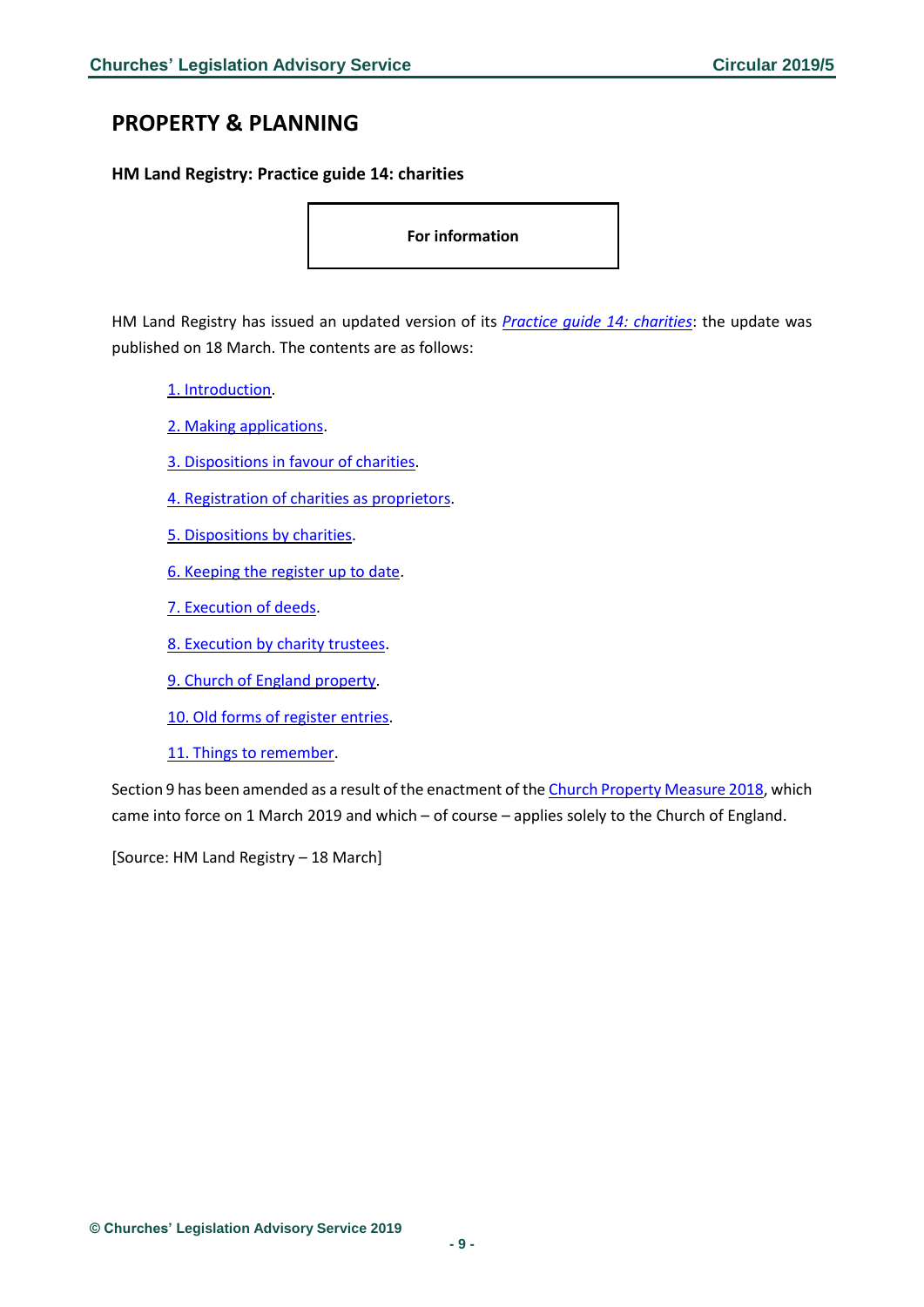<span id="page-9-0"></span>**'Tailored Review' of Historic England**

**For information**

DCMS is conducting a Tailored Review of Historic [England.](https://www.gov.uk/government/consultations/tailored-review-of-historic-england) Its purpose is 'to challenge and seek assurance of the continuing need, efficiency and good governance of public bodies'.

Every public body is required to undergo a Tailored Review once during the lifetime of a Parliament; and DCMS is seeking feedback on Historic England via an online [survey,](https://dcms.eu.qualtrics.com/jfe/form/SV_6mJGApvjjLOGnSB) which is open until **9 May**. The Department isseeking the views of 'people who work, or have an interest, in the heritage sector across the United Kingdom [*evidently not just England*], including those who receive advice from Historic England and those who have applied for grant funding from Historic England'.

(*Not to be confused with the Taylor Review of modern working practices or the Taylor Review of the sustainability of C of E churches and cathedrals!*).

[Source: DCMS – 28 March]